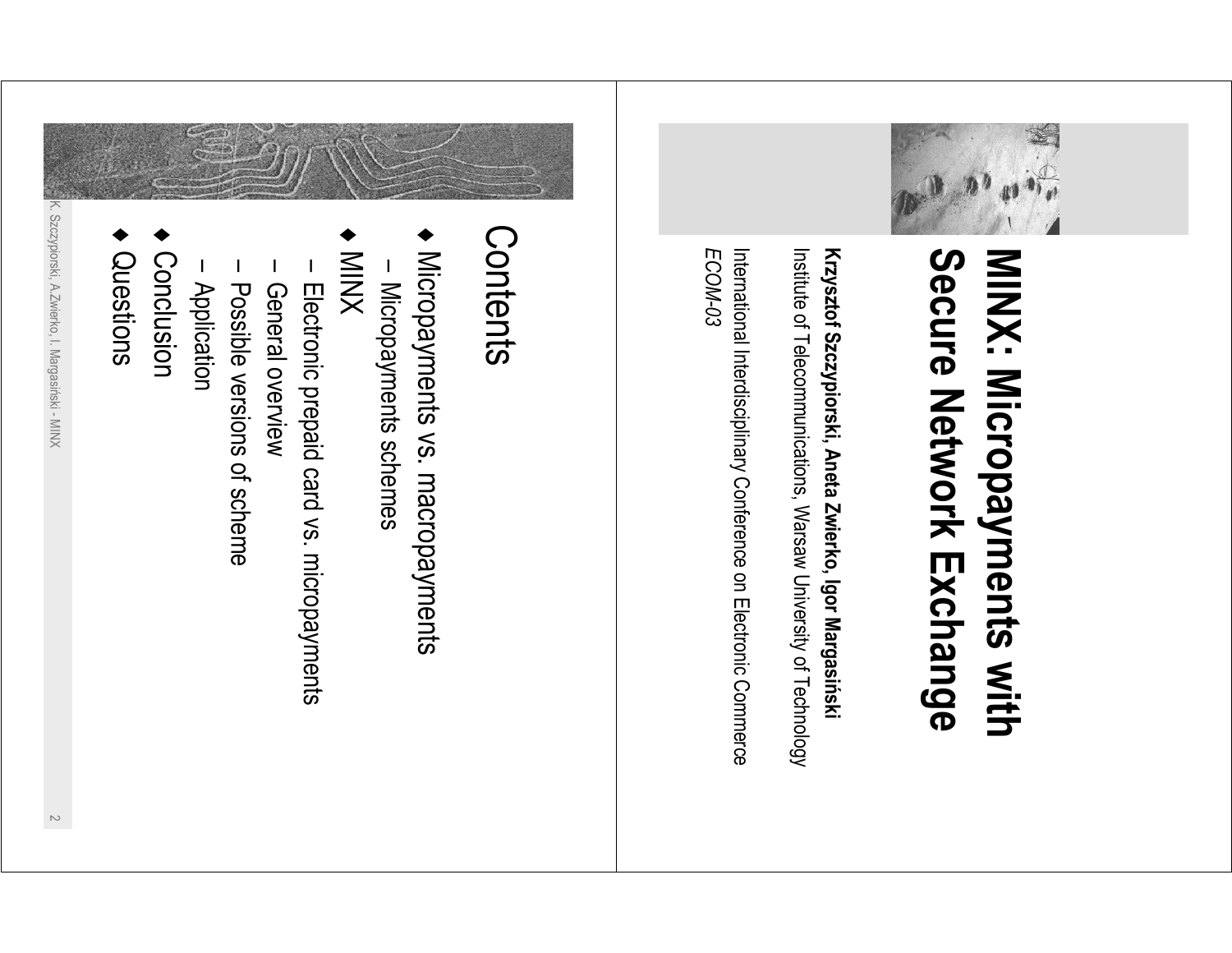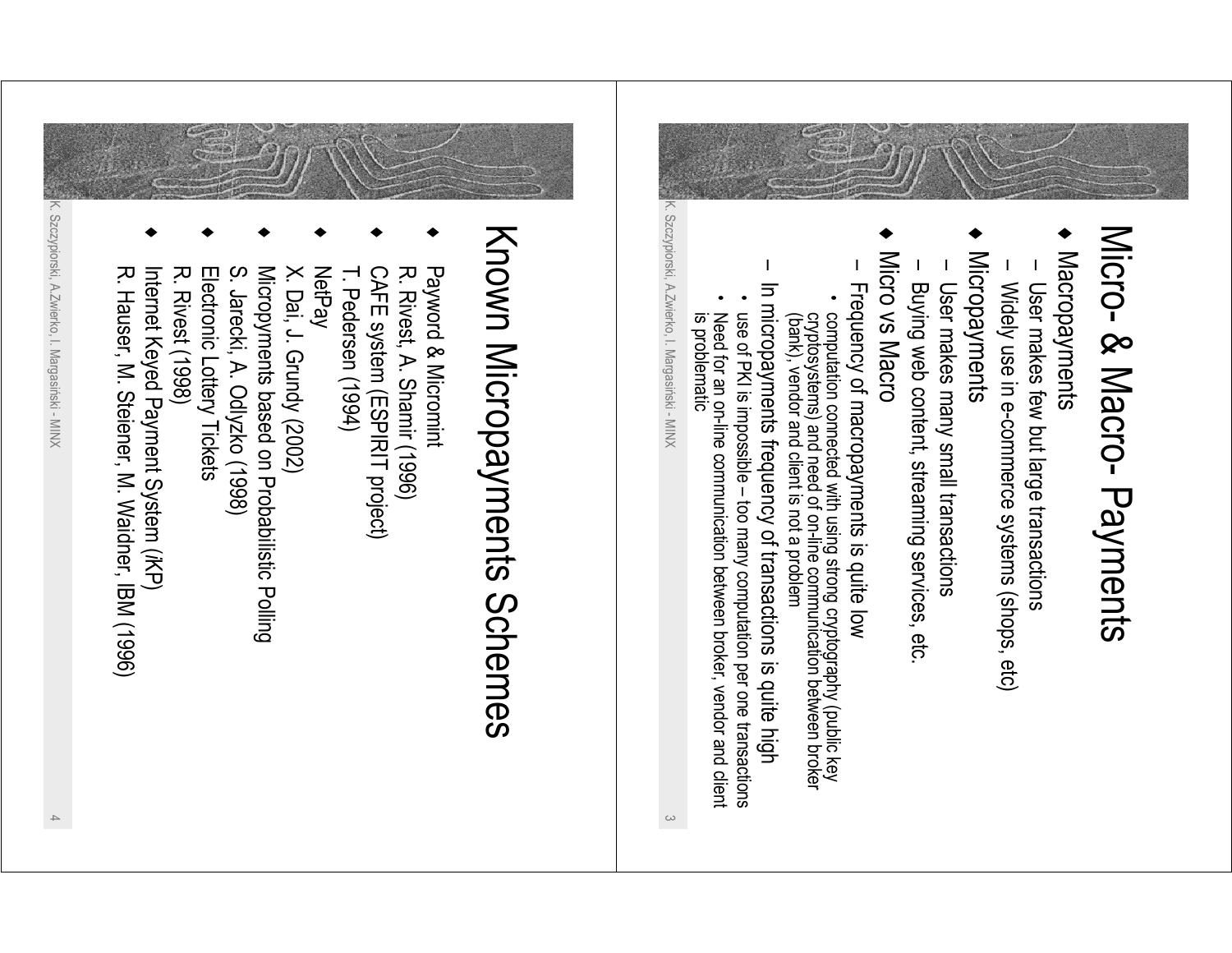

- Prepaid card is kind of micropayments scheme
- Idea based on real-life prepaid cards
- Main properties
- User buy a prepaid card from operator
- User trust operator that card is valid and will be able to use it
- Card can be used only partially
- User can utilize card in any moment
- data concerning the card User is not required to provide operator with any data apart of
- I No TTP (Trusted Third Party) required

K. Szczypiorski, A.Zwierko, I. Margasiński - MINX

 $\circ$ 

## MINX - General Overview (1)

- ◆ Main advantages
- Functionality of electronic prepaid card
- Ability to perform cryptographic key distribution with micropayment<br>process
- 
- Cryptographic primitives
- One-way has function
- Pseudorandom bit generator
- **Basic definitions**
- Key
- Impulse<br>ID
- 
- Card is built of the following:
- $x -$  peet seed  $-x$
- enjev s'oneo
- number of impulses z
- 

K. Szczypiorski, A.Zwierko, I. Margasiński - MINX

function for generating impulses or secret parameters of CSPRBG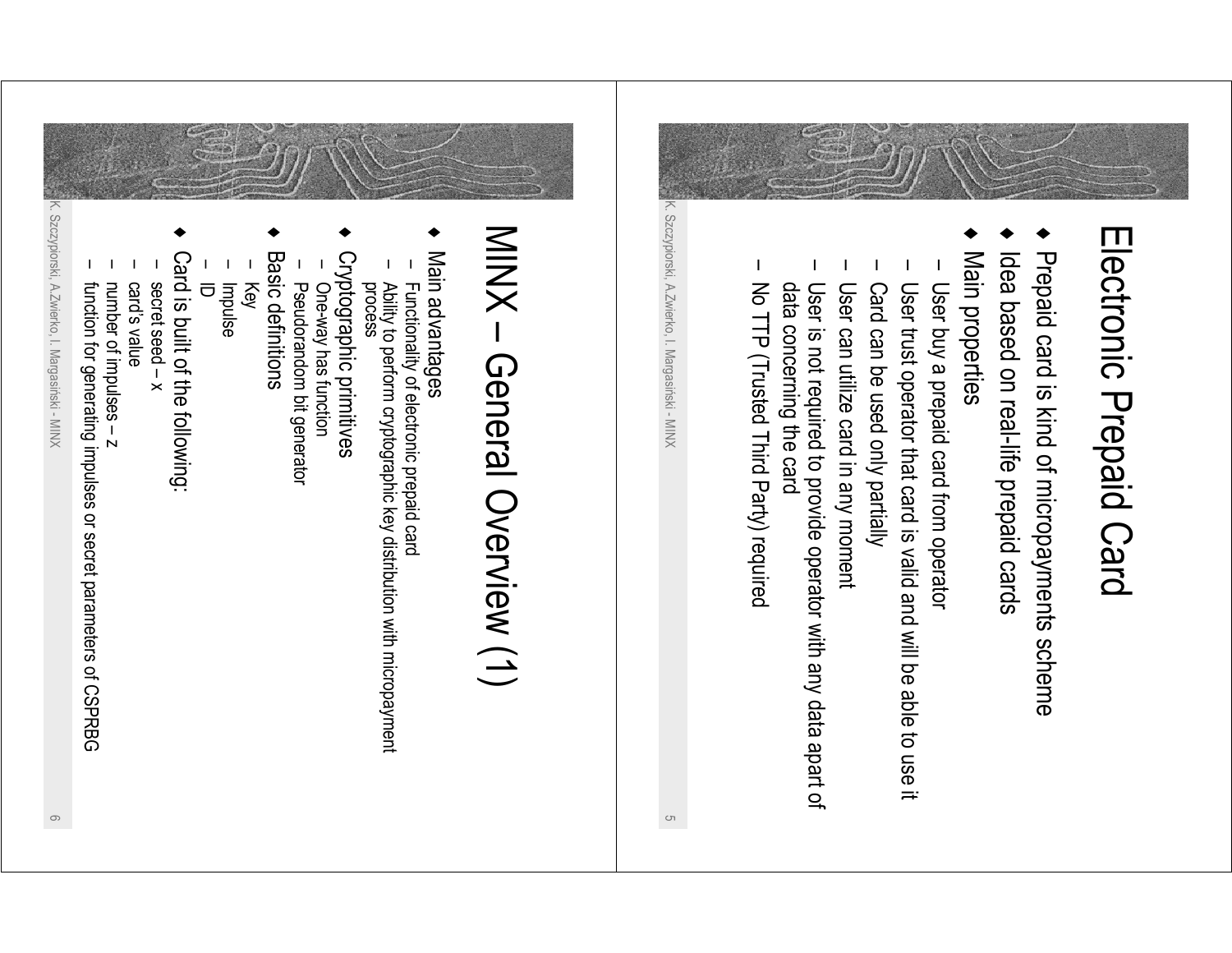

## MINX - Hash Function Version

- Secret key and impulse are generated using one-way<br>hash function from seed x: h(x)
- The advantages of this scheme include:
- confidentiality of communication between a user and an operator
- possibility of using services with different values/prices with<br>one card
- no need for TTP to compute impulses prior to card usage. A<br>user does not have to request an authorization of a card
- The disadvantages include:
- computation of impulses and keys, their validation is slower<br>then in classical micropayments schemes
- an operator has to be trusted same as in the real world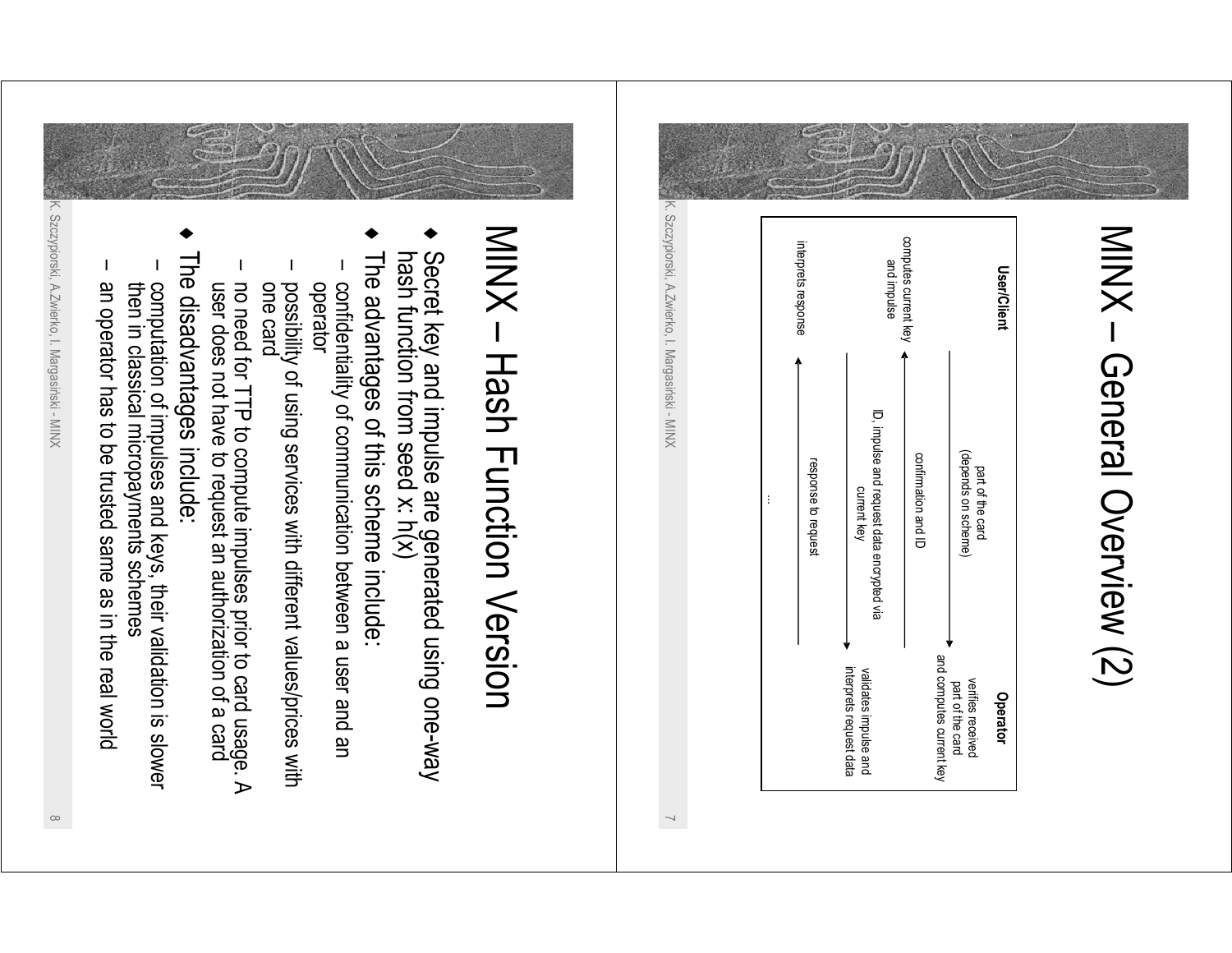

 $\circ$